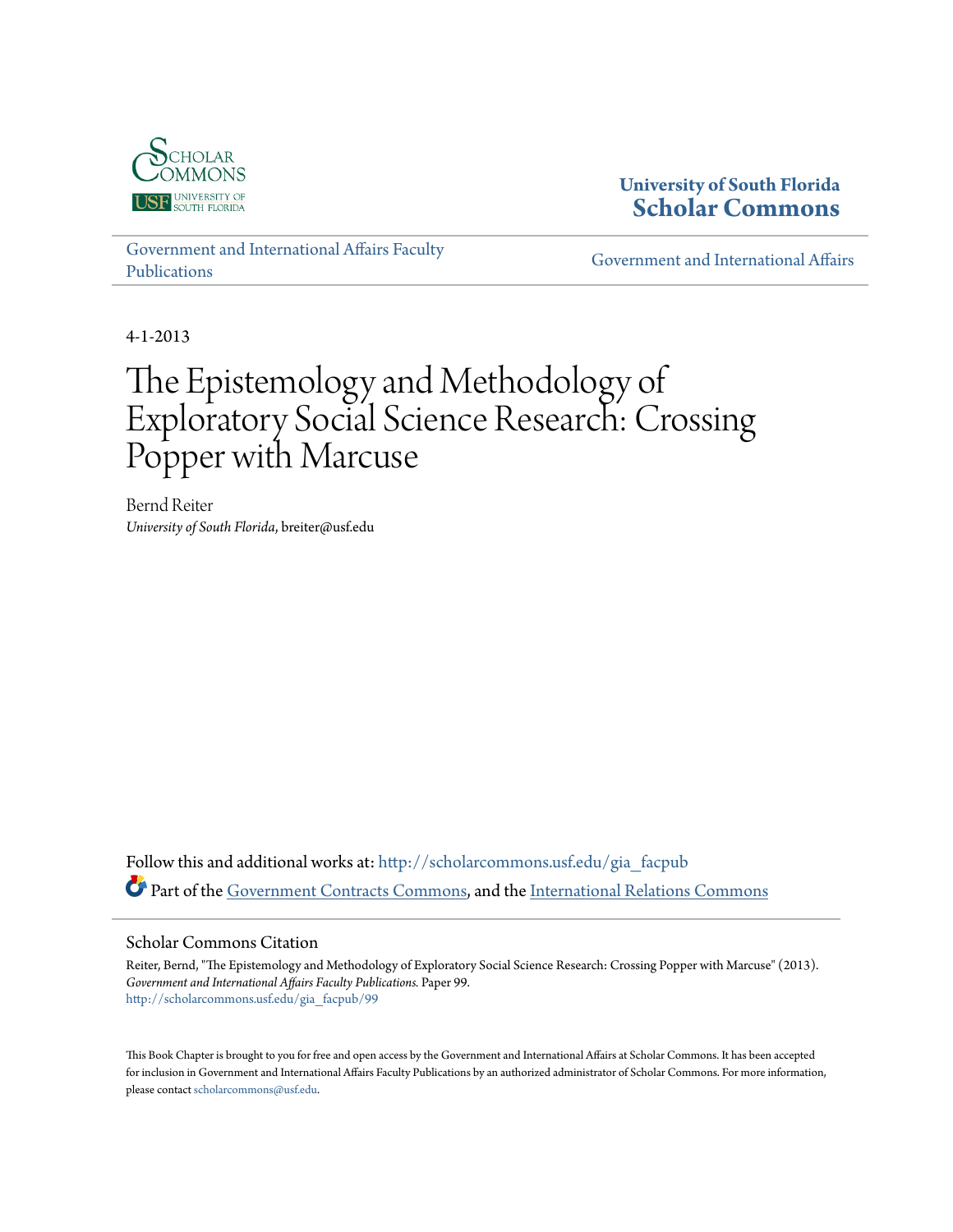# **The Epistemology and Methodology of Exploratory Social Science Research: Crossing Popper with Marcuse**

If you insist on strict proof (or strict disproof) in the empirical sciences, you will never benefit from experience, and never learn from it how wrong you are. (Karl Popper, 2002: 28)

## **Introduction**

This article seeks to propose a rationale for exploratory research in the social sciences. Inspired by the recent debates around qualitative methods (Gerring, 2001; George and Bennett, 2005; Brady and Collier, 2004; Mahoney and Rueschemeyer, 2003; Ragin, 2008; to name just a few), I seek to demonstrate that exploratory research also has a rightful place within the social sciences. In order to live up to its potential, exploratory research needs to be conducted in a transparent, honest, and selfreflexive way – and follow a set of guidelines that ensure its reliability. Exploratory research, if conducted in such a way, can achieve great validity and it can provide new and innovative ways to analyze reality.

 In most cases, exploration demands more from the researcher than confirmatory research, both in terms of preparation, as well as in terms of willingness and ability to expose oneself to foreign cultures and languages as well as the courage to engage in a critical and honest selfreflection and critique. It also requires intellectual engagement with the topic at stake far beyond the needs of those running regressions from their office computers. However, exploratory research normally demands less money to conduct, as most projects can be done by one researcher alone, without the need to mobilize, train, and pay, large research apparatuses. Given the disciplinary power of elite scholars and academic institutions when it comes to selecting research through funding and hiring, exploratory research thus has great emancipatory potential, because it can escape the disciplinary power of senior "peers" and mainstream funding agencies.

 To legitimize and provide a solid epistemological ground for exploratory research in the social sciences, it needs to be grounded in a philosophy of science; it has to be articulated within an epistemological framework; and it has to formulate a comprehensive methodological framework that justifies its methods. Thought also needs to be given to the ontology of the social sciences, as decisions about what counts as real and what we shall accept as a fact necessarily impact our strategy of inquiry.

#### **The Limits of Confirmatory Social Science**

Confirmatory social science dominates the field. Most social scientists use quantitative or qualitative methods in order to prove, or corroborate, their hypotheses. They expect to confirm laws, regularities, or conditionalities of the if…then… sort. Confirmatory research is what graduate students train for and what qualifies most researchers to get a tenure track academic job. Confirmatory research has indeed many advantages – some of which are also very relevant for exploratory research. Confirmatory research allows for a clear formulation of a theory to be tested in its application, commonly formulated as hypotheses; it allows for bringing order into the research process by formulating theories and related hypotheses up front and developing a research design and methodological tools best suited to address the research question, which is also formulated up front. By formulating research questions, theories, hypotheses, a research design, and a method – and by forcing the researcher to operationalize the involved terms and concepts and think of indicators to assess them, confirmatory research provide a clear scheme that is easy to follow and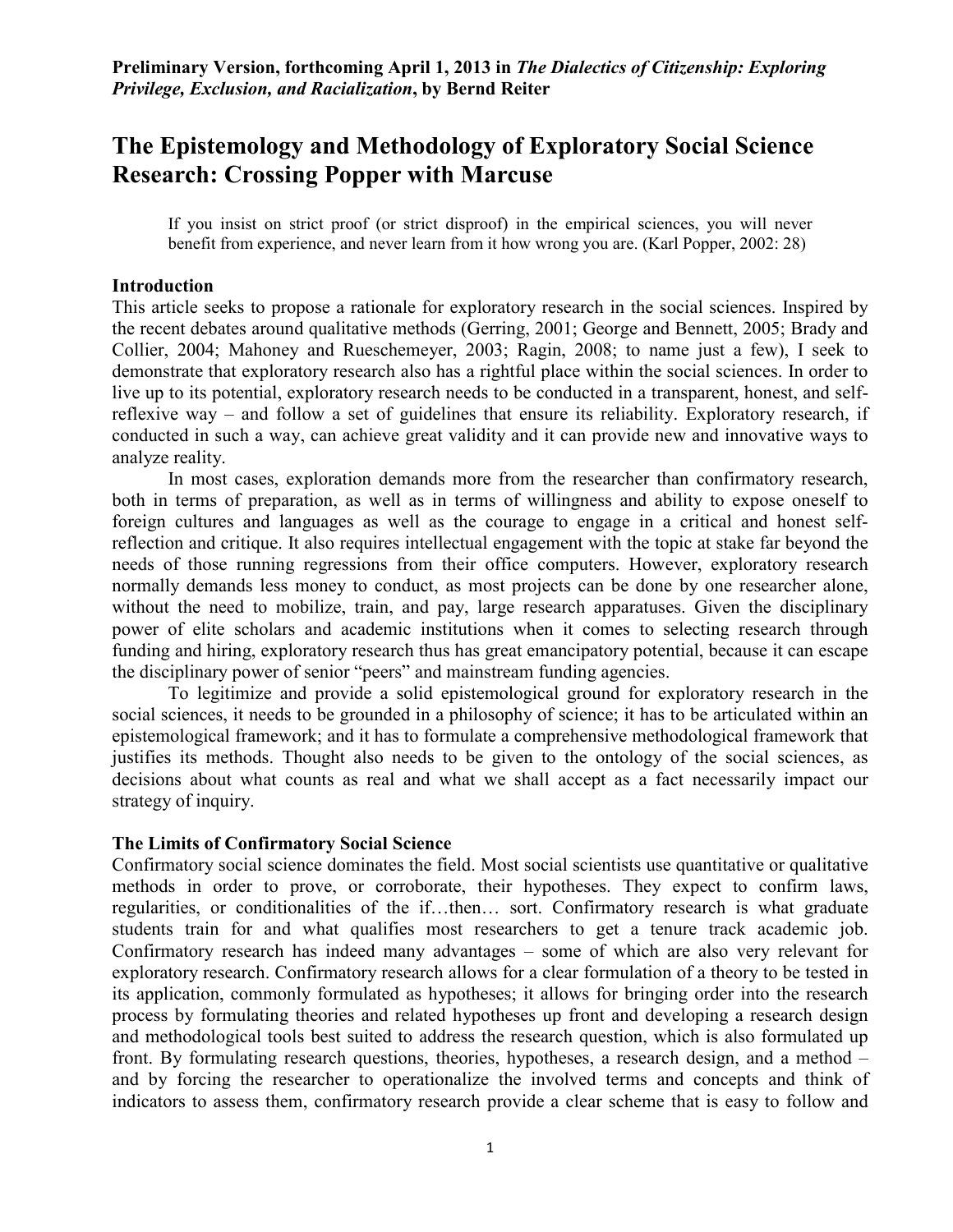hence easy to teach. If trained appropriately in confirmatory research techniques, researchers know how to proceed.

 By providing schematic and standardized procedures, confirmatory research also provides a mental map for how inquiry works and what it can achieve. Standing on the shoulders of Karl Popper (2002) and Carl Hempel (1966), confirmatory research proceeds deductively, by testing hypotheses. The great advantage of proceeding in such a way lies in the clear and well-structured research process that such an approach is able to secure. Mental models, ideas, or theories, are compared to empirical reality and tested for their explanatory power. This allows for an isolation of an empirical domain and a focusing on one clearly delimitated facet of reality. It also allows for a zeroing in on one, or a small number of, potentially causal relationships and mechanisms. This is absolutely necessary for conducting any sort of empirical research, given the high complexity of reality. In reality, everything potentially relates to everything else – and without a clear theory and hypotheses, we would not be able to isolate specific causal relationships in order to analyze their strength and robustness. Theory and hypotheses allow us to simplify, isolate, and focus on particular aspects of a reality that, taken as a whole, is far too complex and contingent to be captured and explained. Confirmatory research thus brings guidance and discipline into an endeavor that would otherwise be impossible, potentially falling prey to the same kind of contingency that characterizes empirical reality.

 Confirmatory research, more pragmatically, also is what society and policy makers expect social scientists to achieve, as, at the end, scientists are expected to explain and make predictions that help guide actions and policy-making. One normally does not get paid to speculate. With so many advantages, it comes to no surprise that confirmatory research is the only research that receives external funding and the only research taught systematically at universities, American or other. But what are its weaknesses and shortcomings? Several have been identified.

 When testing hypotheses, we normally are not pressed to justify where these hypotheses came from. Popper argues that asking this question is falling prey to "psychologism." After all, we need to concern ourselves not with where ideas come from, but how to assess them systematically. This, however, has led to a systematic neglect of capturing, and considering, the bias that goes into theory and hypotheses formulation. But, as such feminist scholars as Sandra Harding (1991) and Donna Haraway (1988) have convincingly argued, research cannot start from nowhere. Who we are, our interests, backgrounds, training, and culture influence what questions we ask, how we ask them, and even what we accept as confirming evidence. Our approach to knowledge is "situated" and the worst we can do is to pretend that it is not, thus playing the "God trick" (Haraway, 1988). Thinking about, and critically analyzing, where our theories and hypotheses come from must be included into the research process, else we cannot escape unreflected bias. The need to also analyze where our ideas, theories, hypotheses, approaches, and questions come from and how this pedigree influences our research and our conclusions cannot be achieved with confirmatory research. This aspect of research needs to be inductive and constructivist – and it triggers the need for an altogether different approach to conducting empirical research in the social sciences.

 As if this impossibility to scientifically account for one's location and situatedness were not enough, confirmatory research has another weakness. As Popper has made very clear, theories cannot be proven. He shows that, "[t]heories are not verifiable, but they can be corroborated." (Popper, 2002:248) Popper concludes his examination of the *Logic of Scientific Discovery* by stating that, "[t]he old scientific ideal of episteme – of absolutely certain, demonstrable knowledge – has proved to be an idol. The demand for scientific objectivity makes it inevitable that every scientific statement must remain tentative for ever." (Popper, 2002:280) In other words: there is no way how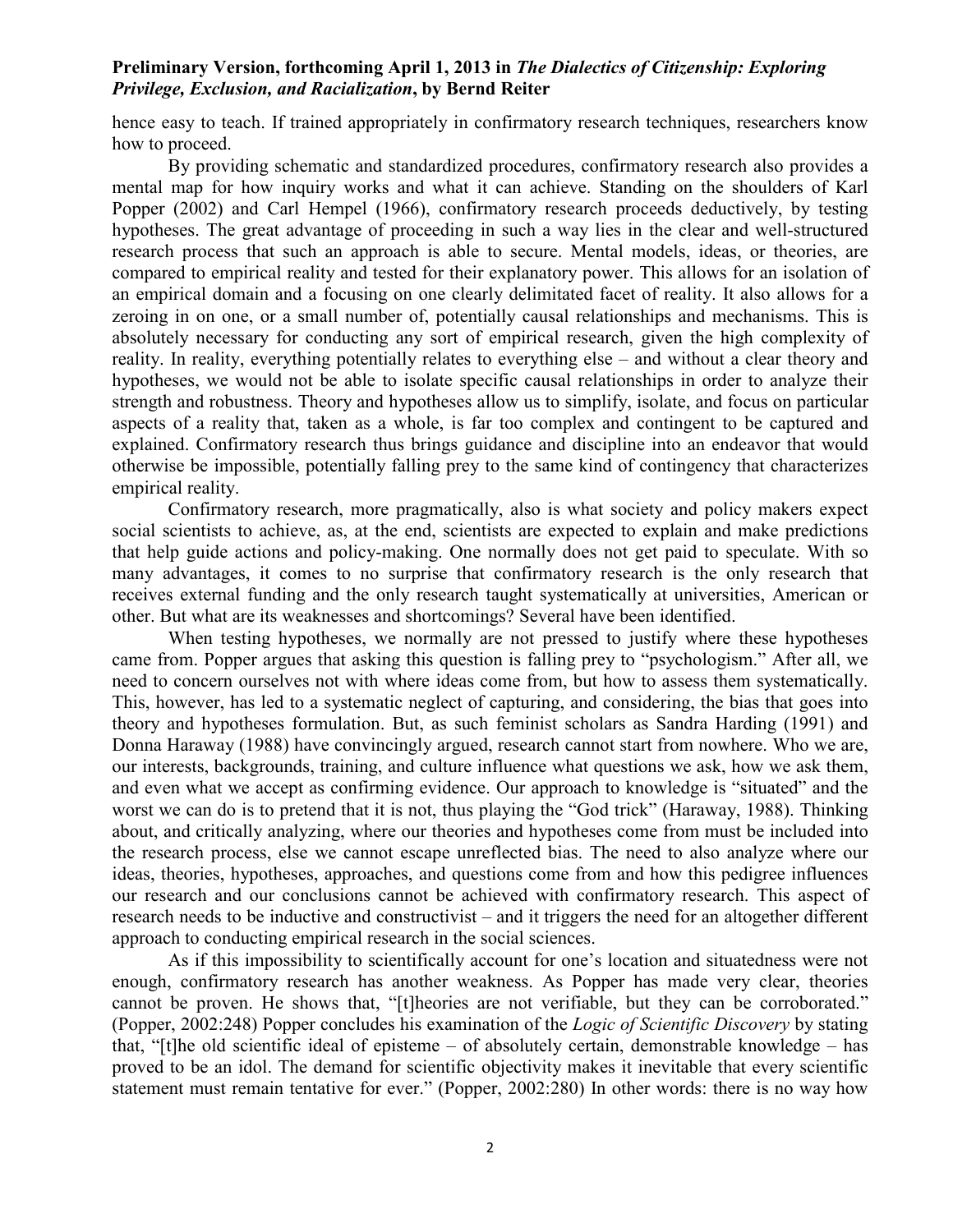to bridge the gap that forever separates our minds from empirical reality. All our theories, models and explanations about reality will always remain tentative, because they spring out of our own minds and nothing can guarantee that realty conforms to our ideas. We can find laws – but nature, let alone human behavior, might not follow any laws. We might detect causal mechanisms, but we have no guarantee that history unfolds according to causes. Independent variables are mind constructs and not independent in reality. Dependent variables are in reality dependent on much more than the independent variables we choose to examine. All we can do – and as a matter of fact all that confirmatory researcher do - is to develop highly reliable procedures and machines to process the data we feed into them. However, as reliable as our procedures have become, they are still only able to test our own ideas, theories, and hypotheses. When conducting confirmatory research, we mobilize great resources to test the fruits of our own minds – not reality.

 The more precise and mathematical these methods and apparatuses operate, the more "scientific" they are deemed. By factoring out the human component from the research process, this research seeks to control for bias – but it fails to take account of the human impact that informs any research at the very beginning of the research process, as well as the human condition of the very phenomena it seeks to explain. Conducting contemporary confirmatory research, especially in the social sciences, is like tapping in the dark with a high tech laser beam instead of the old-fashioned broomstick. It still leaves us clueless about what is in the room and how our own movements influence our findings.

 Sir Karl Popper has put a heavy burden onto the shoulders of confirmatory researchers and challenged their work on the most basic and substantial level. The truth of his assessment becomes evident when analyzing the history of our fields and critically evaluating our achievements. Confirmatory research has indeed confirmed very little. It spends most of it energy in developing and explaining new methods, computer programs, and other machines designed to ensure reliability – but the resulting reliability only applies to the methods, programs, and the machines themselves, never to the findings. Confirmatory research has become highly efficient in attesting the reliability of its own methods, but utterly unable to address the basic problems of reality.

 If hard truths about reality, especially about social, i.e., human reality are all together out of our reach, then what can, and should, science, and social science in particular, do? Exploratory research offers some attractive alternatives. They rest on an explicit recognition that all inquiry is tentative; that reality is, in part, socially constructed; that researchers are part of the reality they analyze; and that the words and categories we use to explain reality grow out of our own minds and not out of reality. In other words: what we perceive and how we perceive it has more to do with us then with the reality we observe. Explicitly taking all these factors into account and thus debunking the myth of the possibility of neutral, objective, and value-free research, exploratory social science offers a different research program altogether – one that recognizes the importance and indeed necessity of philosophy for social science research and one that draws the necessary conclusions from the foundations philosophy has laid out.

## **The Tentativeness of Inquiry**

If "hard" deductive science can only achieve tentative findings and statements whose truths cannot be attested, then we have good reason to reconsider induction. Induction is prone to be incomplete and faulty, as a whole Western tradition of philosophy has demonstrated. However, as it turns out, deduction is equally unable to lead us to the truth. Worse, while focusing our attention on methodology, deduction makes us overlook the very important problem of situatedness and leaves many crucial assumptions routinely made by researchers unexplained. Deductive, confirmatory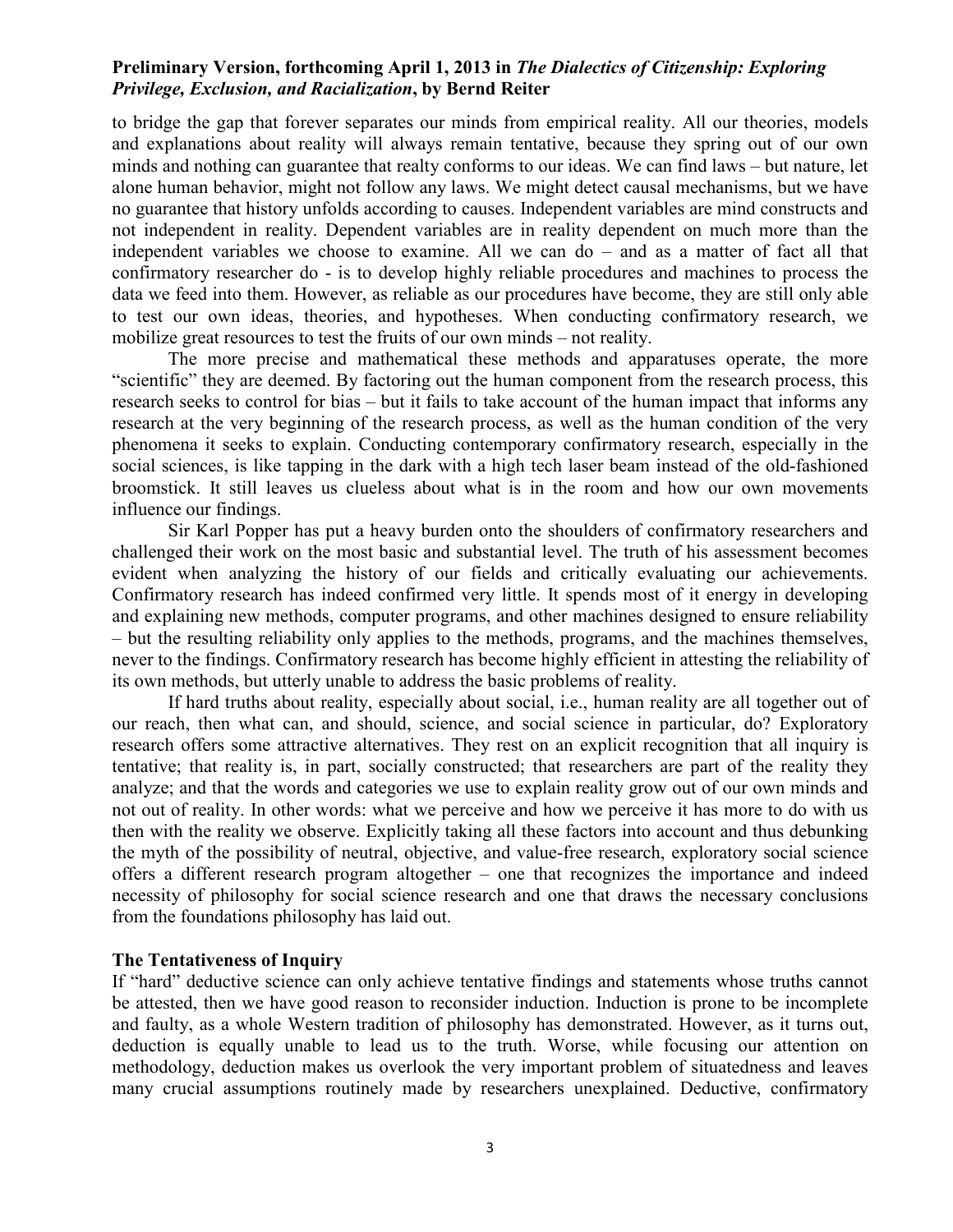research thus throws out the baby with the water. Inductive, exploratory research offers a way to save the baby by admitting, up front, that the kind of knowledge it is able to achieve is tentative.

 Observations always run the risk of being incomplete and missing important events and we have no assurance that the world unfolds uniformly, thus permitting us to learn from the past. However, we have good reason to assume that the world unfolds regularly and if we assume that, then we can learn from past events. If the world stops unfolding in a regular way, catastrophe is the most likely trigger and we will not need any social science any more. In the meantime, we should assume uniformity.

 Admitting to the tentativeness of findings and explanations of reality translates into making non-exclusive claims about reality. If our theories and hypothesis about the world cannot bridge the gap that separates them from reality and if those theories and hypothesis have more to do with our own mental, social, and cultural situatedness, then our theories and ideas only allow us to make sense of the world for ourselves. Theory-driven empirical research – and all research is theorydriven - allows the researcher to explain reality so it makes sense to him or her. If successful, an explanation provides a fruitful and plausible way to look at and explain reality that also makes sense to others. It can never be the only possible way to explain it. This, then, leads to a more humble formulation of claims about reality and how reality "really" is. Instead of advancing arguments that make exclusive truths claims, exploratory research provides more or less plausible and hence fruitful ways to examine and explain reality that can be shared, if successful and plausible, after a critical evaluation. In this way, competing and even rivaling explanations can co-exist. This does not automatically lead into relativism. In exploratory research, there are better and worse explanations. What are the criteria?

 Good and valid explanations in exploratory research are those that are able to demonstrate that robustness and plausibility of the link that connects a stipulated cause to an effect. If I can demonstrate how exactly investment in education leads to economic growth, then I am doing a good job at explaining this claim, while being aware that education is not the only cause for economic growth. Exploring the relationship between education and economic growth thus means revealing and unveiling the causal mechanisms that connect one to the other. It can only be achieved by formulating theories and hypothesis up front.

## **A Priori Theorizing**

The advantages of a priori theorizing and hypothesizing explained above apply equally to exploratory research. There is no theory-free perception of the world, because we can only relate to the world by applying our own mental categories, words, and frameworks. We simply do not see those things we do not understand. Hence, a pure exploration that starts from scratch is impossible. It could only be achieved by someone analyzing a world unrelated and disconnected – thus not ours. Exploratory research, similar to confirmatory research, thus needs to start from an explicitly formulated theory and clear and precise hypotheses. Different from confirmatory research, however, exploratory research does not set out to test these hypotheses, because they cannot be tested and proved to begin with, as Popper has shown. Instead, exploratory research asks how much a given theory and a derived hypothesis can explain and how good it can explain it, or how much sense it makes. Exploratory research is successful if a previously formulated theory and hypothesis explains a lot or if it explains very little but explains it very well, thus providing a very valid explanation by elucidating a very strong connecting linking a cause to an outcome. In addition, exploratory research seeks to provide new and previously overlooked explanations and it can do so by actively engaging the researcher in a process of amplifying his or her conceptual tools and allowing him or her to pose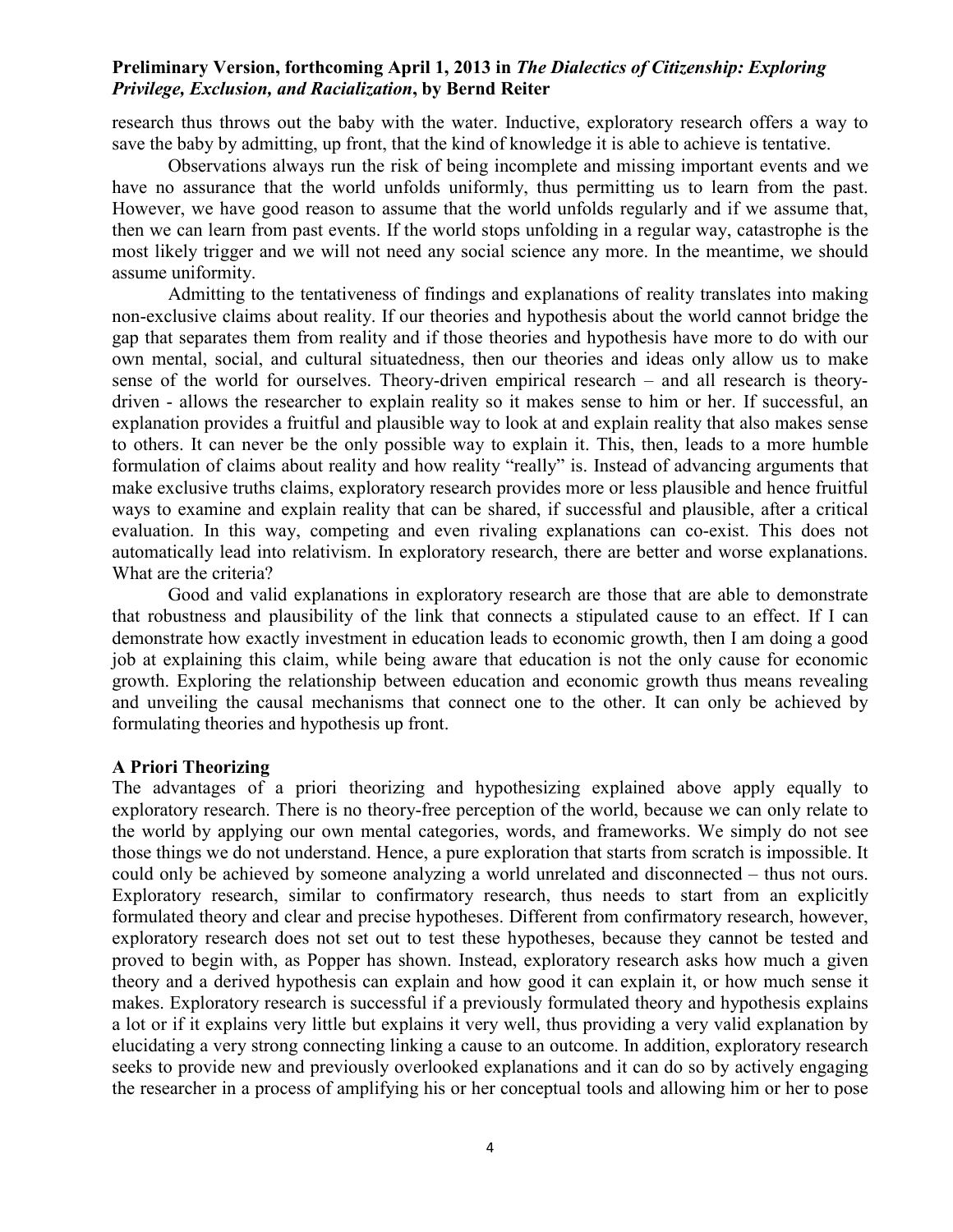new questions and provide new explanations by looking at reality from a new angle. If research depends critically on our own mental models, available categories, theories, and concepts, then better research can be achieved by amplifying the mental analytical repertoire of the researcher. This process is one rightfully called "conscientization." It is strongly and directly related to education, more precisely the German "Bildung" – that is: general, historical, reflexive understanding.

 To provide a more detailed and complete introduction to exploratory research in the social sciences, I will focus on some of the aspects highlight above in more detail and provide some examples to illustrate this approach.

#### **From Words to Reality**

 $\overline{a}$ 

Language interferes with our lives in many ways. By wording things, we give them reality. (Searle, 1995) As Immanuel Kant has demonstrated long ago, by categorizing phenomena, we create order in the world while not being sure if the world has any intrinsic order outside of our categorizing and naming activities. But this is not a philosophical essay, so there is no need to address this question and resolve this puzzle here. However, the insights produced by such authors as Immanuel Kant, John Searle (1995), and Peter Winch (2007), among many others must produce an acute awareness that language and reality are acutely intertwined, yet separate, realms. To confound language with reality is committing a mistake, as all those who grasp Wittgenstein even just a little bit will understand. Social scientists cannot afford to ignore this. Language functions as a separate, autopoetic system, thus reproducing itself, as both Ludwig Wittgenstein (2009) or Niklas Luhmann (1996) have demonstrated.

However, language, even though it functions as a self-referencing system, is connected to reality in important ways. Words *refer* to reality. Words allow us to make sense of a overly complex and chaotic world, a world that, as I mentioned above, might not make any sense on its own and might not be well-ordered – despite the old, Aristotelian, believe that the physical world has an ordering and even developing principle within. We don't really know, and I fear we will never be able to find out – simply because we cannot escape our linguistic grasping of the world, our attempts to explain and categorize it with words and through language. We cannot think, in other words, about the world without using the very references we have created, such as "world," "sense," "order," "before and after," development," "evolution," "people," "social groups," among others.

 Words not only help us explain and make sense of the world by ordering it, hierarchizing it, and putting it into neat categories to which we then attribute causal relationships; words also create realities and they restrict the possibilities of action. Let me explain: the creative potential of words has been called "constructivism" in some of the social sciences (e.g. by John Ruggie (1998) and Alexander Wendt (1999) in international politics). In sociology, the insight that reality is socially constructed is older and goes back to the work of Edmund Husserl, Alfred Schütz, Peter Berger and Thomas Luckmann (1966). The philosopher John Searle (1995) has convincingly, and systematically demonstrated how, and under what conditions speech acts create institutional facts. He has argued that, "[b]ecause the constitutive rule enables the function to be imposed on a speech act, then just performing that speech act in appropriate circumstances can constitute the imposition of that function, and thus will constitute a new institutional fact." (Searle,  $1995:54$ )<sup>1</sup>

<sup>&</sup>lt;sup>1</sup> This is not to say that all reality is socially constructed, as Searle himself admits. A realist theory of science does not rule out the existence of institutional facts, as Roy Bhaskar (2008), Andrew Sayer (2010), and Daniel Little (1998) have amply demonstrated – it only makes claims about the fact that reality exists independently from our perception.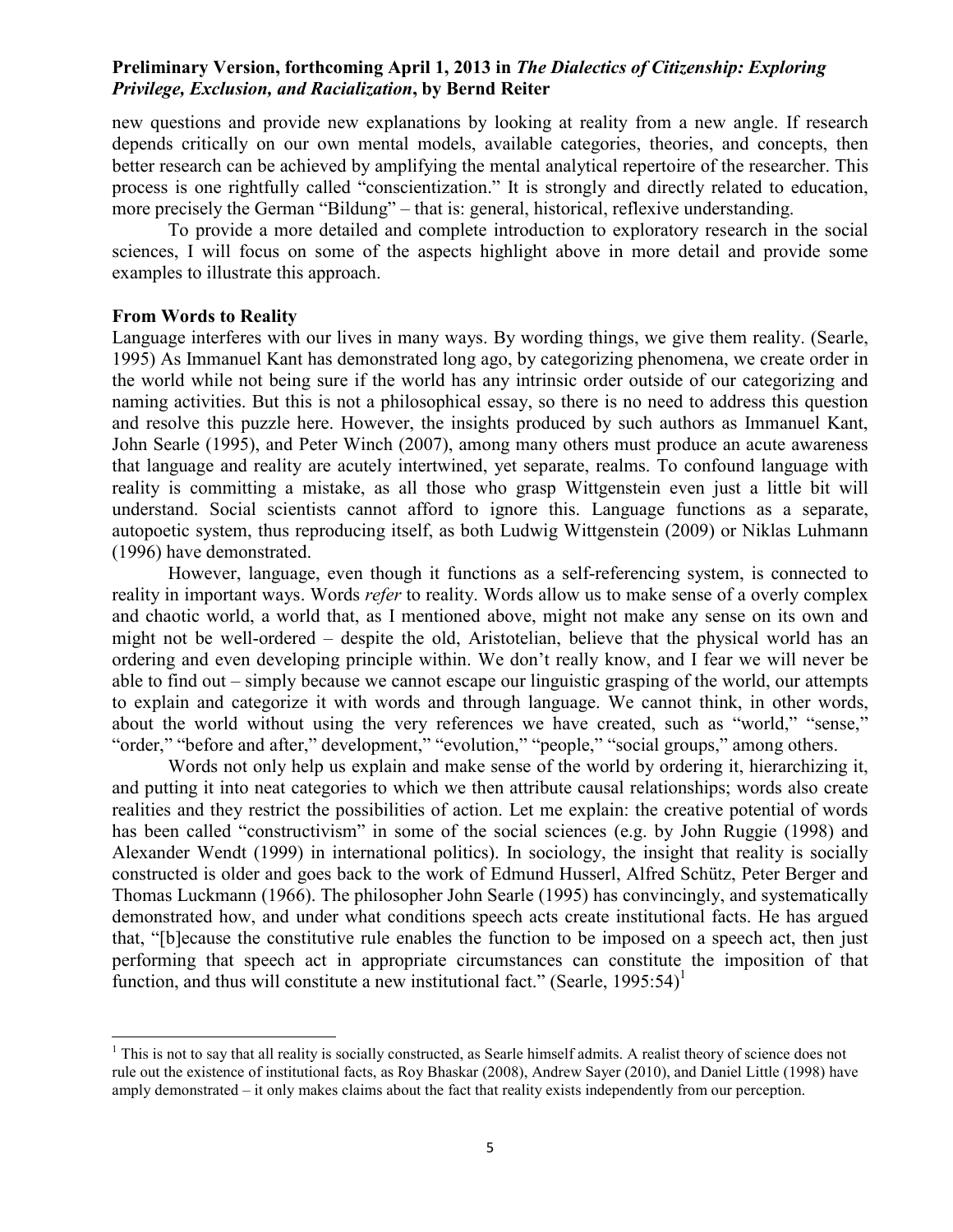To understand reality as social constructed merely means to be aware that there are no unmediated facts, that whatever action we can think of is first perceived by someone, then interpreted, and finally used in the perceiver's own effort to make sense of it by placing it within a framework of available references. Feminist epistemology, as presented by such authors as Donna Haraway (1988) and Sandra Harding (1991), has long pointed this out, along with some sociologists of knowledge (e.g. Latour, Woolgar, and Salk, 1986).

 This means that the models, ideas, and theories we know and understand condition the way we perceive reality, or even what reality we perceive. (Musgrave, 2000) If the analytical tools, which we derive from our theories and ideas about the world – consciously or unconsciously – if those tools only explain one way to "read," understand, and make sense of our sensorial impressions, then this will be the only way we perceive and understand reality, or: this will be the only reality we get to know and understand. If, to give an example, we understand the world in terms of "race," then race is what we will see. The same is true for class, gender, religious belief, or such concepts as markets, equilibrium, etc.

 The task at hand, then, inspired still by Paulo Freire (1993) and Jean-Paul Sartre (1994), is to amplify and broaden or conceptual tools and thus be able to see more, sharper, and more accurately. Hence, proposing new words, concepts, theories, and hypothesis allows us to analyze the new realities to which those new words and concepts refer. By looking and analyzing reality from a different angle, we can hope to unveil previously hidden facets of reality – if we are able to demonstrate the plausibility and strength of the connecting our new approach establishes. This effort is at the core of exploratory social science research.

 This sort of work, by its very definition, is inductive. Its end result is that by broadening, amplifying, and diversifying our conceptual tools and frameworks we will be able to perceive more, better, and differently, being able to make sense out of that which previously stroke us as nonsensical and simple white noise. This task becomes a bit more complicated when our interest lays in human, i.e. social behavior, because human interaction is inherently social and thus meaningful, and it thus constantly requires interpretation and understanding. (Gadamer, 1994)

#### **An Exploratory Research Program**

We can spend hours debating what "democracy," or "citizenship" *really* is. But this discussion is beside the point. What exploratory research focuses on is to what reality a word like "democracy" refers to. What does democracy mean in Colombia today? What does it mean to a poor campesino, a black Chocoano, or an indigenous tribe member from Vaupés? We need to dissect, to analyze by pulling apart, words from the reality they refer to and, as exploratory social scientists, we should focus on the reality, not the words. This means, in most cases, that we need to look for indicators that tell us something about the reality represented by a word.

This sounds easy enough. However, the trickiness of words and language go further and tend to confuse us at deeper levels. Think about a word like "class." What reality does it refer to? Do classes "really" exist? Some words clearly have structured our thinking so much that we use them not only to talk about the word and make sense of it, but to guide our actions – and to construct our identities around them. Identity construction, after all, is also a discursive process – one where we assemble those elements that we recognize as relevant and using them to construct who we are and who we want to be. To some extent, we assemble our identities with words, using categories that have proven helpful to us in other contexts. We think we are "rooted" – because rootedness resonates with what we want to be, what makes sense to us. Think of the word "race" and you get a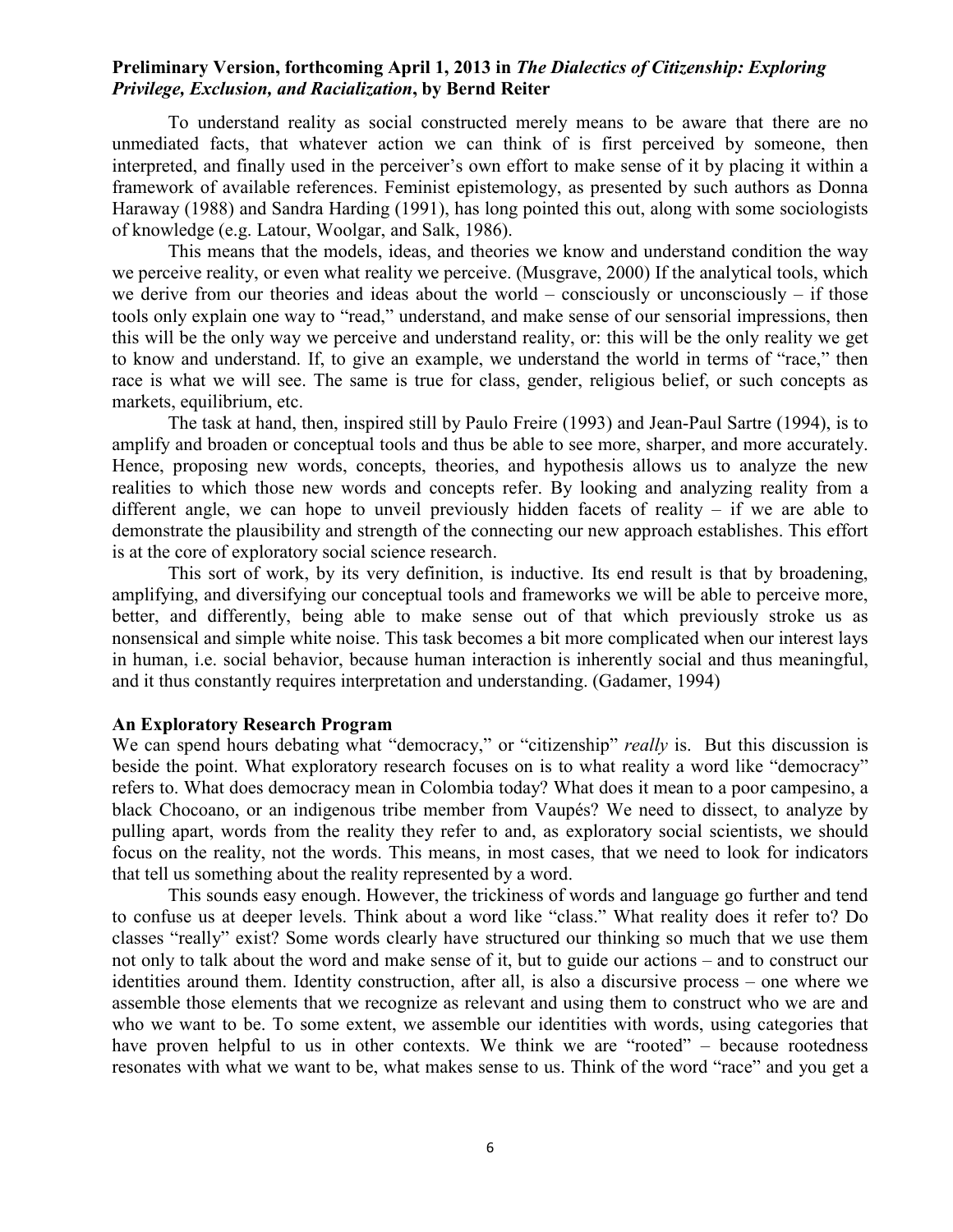sense of how much such a category has offered some of us in terms of ordering the world and ordering our own thinking about who we are and how we differ from others.

When doing exploratory research, we need to remain alert to the pitfalls of reification and avoid any tendencies to essentialize words and categories. Instead of looking for the essence behind a word or concept, we need to explore what aspect of reality this word opens up for us and what a specific word allows us to see, or what aspect of reality it refers to.

In terms of research design, this necessarily implies that instead of pretending to be neutral, we need to be aware, explicit, transparent, and honest about our starting position, standpoint, situatedness, or positionality. This, in turn, requires that we formulate theories about the world, about how things relate, first, before we initiate any empirical research. To achieve this, we have to first formulate theories about the world, about how things relate. We have to propose a structure of order, an angle, if you will, that allows us to look at the world in a certain way, or through a certain light or prism. This, again, is necessary, because there is no neutral or clean-slated perception of the world, as our perception of reality is influenced and indeed conditioned by the mental structures, ideas, and theories we already hold about the world. We only perceive what we already know, what is familiar to us, or in the words of systems theory, we only perceive that which we recognize as meaningful and patterned, that which makes sense to us. This is why pure discovery of reality is impossible to us. We are utterly unable to look at the world "theory free" as we cannot escape approaching reality through words and categories.

The next best thing to pure discovery thus is a gradual extension and widening of our perception and understanding of the world parting from what we already know and have understood. This process requires the explicit, up-front formulations of explanatory models, i.e. theories. Given this impossibility of pure discovery and induction, the attempts formulated by those authors associating with "grounded theory" (Glaser, Strauss, Charmaz, among others) seem naïve – even after they have responded to some of the critiques raised in this regard (Bryant and Charmaz, 2010). The same is true for those proposing "itinerative research frameworks (e.g. Srivastava and Hopwood, 2009), or even those that have focused on "deviant cases," but failed to explain and specify how exactly a deviant case leads to the formulation of a new theory (George and Bennett, 2005).

#### **What are Theories For?**

Theories are tentative explanations about how the different elements of the world relate to each other and why. This is not to say that they actually do. Theorizing about - and hence explaining of - the world is an effort to make sense out of it by ordering it and putting it in causal sequence. Doing so allows us to shed light on a segment of reality. Good theories lead to good questions – and good questions allow us to discover new aspects of reality. The good question never is "how it *really* was" – or "what *really* happened." What *really* happened will differ to everybody involved – and all the involved will only understand what "really" happened after someone has offered a way to explain it after the fact – and others have accepted this explanation and the implicit framework that comes with it. (Goldstein, 1983) Once we are aware of the theoretical models and assumptions that guide our approach to reality, we can then expand and ask different and new questions that allow us to explore the empirical terrain that surrounds the empirical segments we initially focused on. Exploratory research thus becomes an act of gradual, structured and theory-led heuristic expansion from an original set of models, explanations and questions. It does not start from scratch.

In this context, the good question is one that is fruitful in allowing us to explore hitherto unexplored aspects and possibilities of explanation and causal relation. One that allows us to see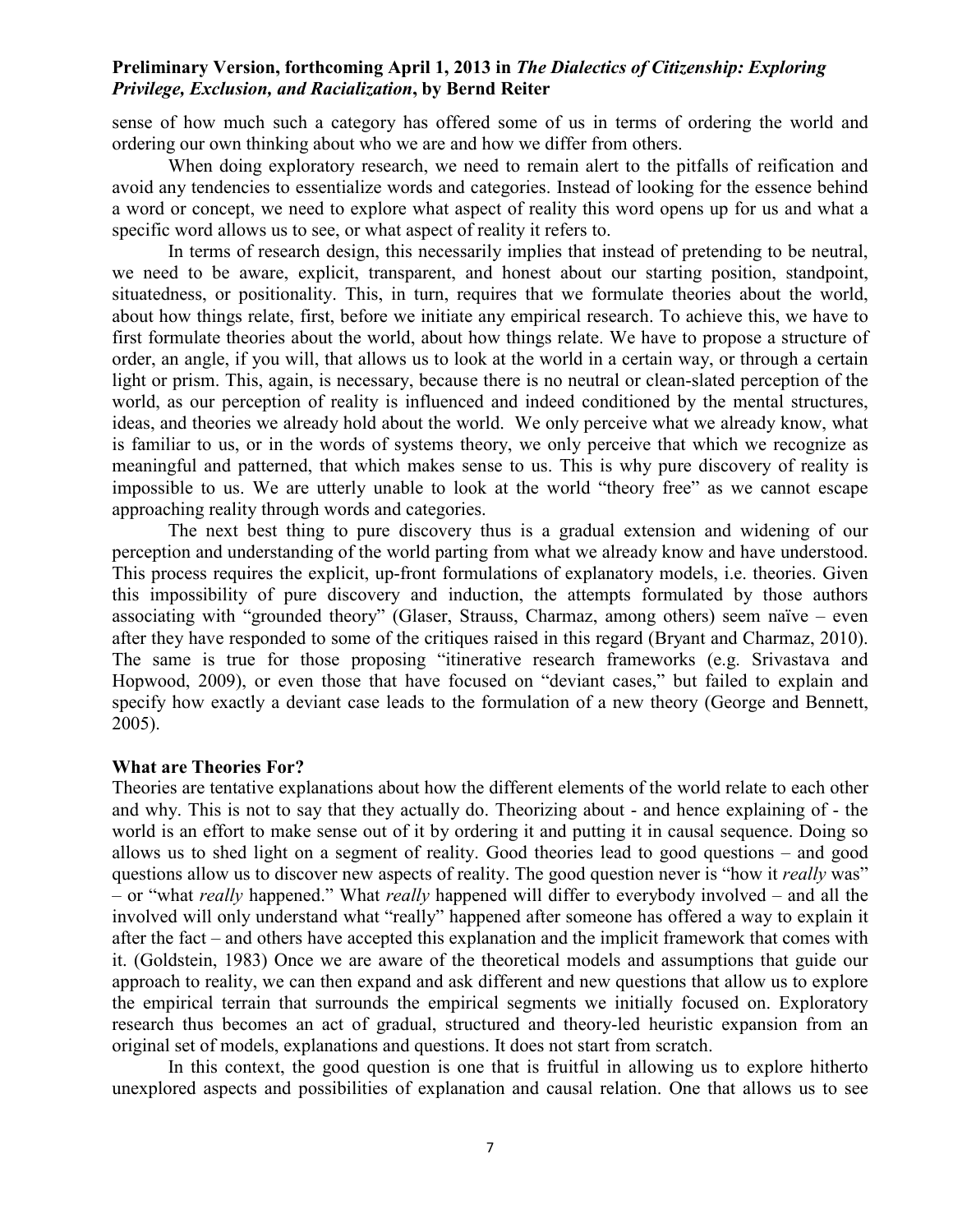plausible connections that have previously not been seen, explored, or understood. Words, because they evoke certain realities, become functional in this endeavor. As words are separate from reality but refer to it in different ways, as argued above, new and different words, categories, concepts, models, and theories promise to allow us to see new things, or to see old things in a different way. Theories thus cannot be true or false as they have no ontological status. As thought models they can be more or less helpful and supportive of our constant effort to explain the world by making sense of it. (Popper, 2002)

 Take the example of such a central social science concept as "citizenship." Instead of explaining what it "really" means, I propose to engage in an effort to offer new angles, prisms, or lenses to look at those aspects of reality that fall under the very broad label of "citizenship." For example, one can think about something like "second-class citizenship" not because it really exists, but because such a concept allows us to explore some easily overlooked corners of the reality represented by this word. One might also think of citizenship as a social role, because thinking of it in that way allows us to explore the roles and expectations we commonly associate with this term. Finally, think of citizenship as a good, or an asset – again, not because I think it really is that – but because it allows us to explore an aspect of citizenship that is crucial to its reality and has not been captured and explained well, namely that citizenship is worth something, and it might be worth more if not everybody has access to it. Finally, think of citizenship as something inherently conflictual, embattled, disputed, internally contradictory – and produce your research design accordingly and chances are that you will be able to unveil new aspects and facets of what kind of reality the word "citizenship" represents.

The purpose of doing this is to unveil the different ways how different people and groups live, experience, and invest the word "citizenship" with different meanings and how citizenship is negotiated, embattled, defended, or upheld in social reality and daily praxis. This is, in my mind, the most that honest social science can achieve. There are no hard rules or laws to be discovered in social life and the establishment of such hard laws and rules comes with a great cost of validity: we can always only measure the easy things, or the easily measurable aspects of very complex social phenomena. We can find great rules and laws – that apply to very little. Or, as I propose here, we can content ourselves with detecting new and fruitful ways to look at and analyze reality – none of which should lay claims to be exclusive, or true – at least not truer than another, equally fruitful way to analyze reality.

#### **Some Practical Rules for Conducting Exploratory Social Science Research**

In exploratory social science, the choice of cases is not random. It is predicated by the logic of analyzing the richest, most telling, cases and to unveil the thickest and most telling connection between two variables. Such a study is, in a strict use of the term, not a comparative case study, where cases are used to simulate experimental research settings. Instead, cases are chosen so that each single one can tell a lot about the underlying conditions and causal mechanisms at work. Instead of focusing on overlap and similarity on the independent or dependent variables, exploratory research seeks to detect causal mechanisms, that is, causal propositions that link independent to dependent variables. Cases are selected to shed the most light on the specific causal mechanism on focus. The guiding question for such a procedure is: where can I see and explain this best? Or: in what case is this causal mechanism most evident?

This methodological choice is driven by several insights. First, exploratory studies allow us to think, not just measure; to use our imagination, experience, insight, and skill to propose new and innovative ways how to understand and interpret reality. This is, to me, a very important component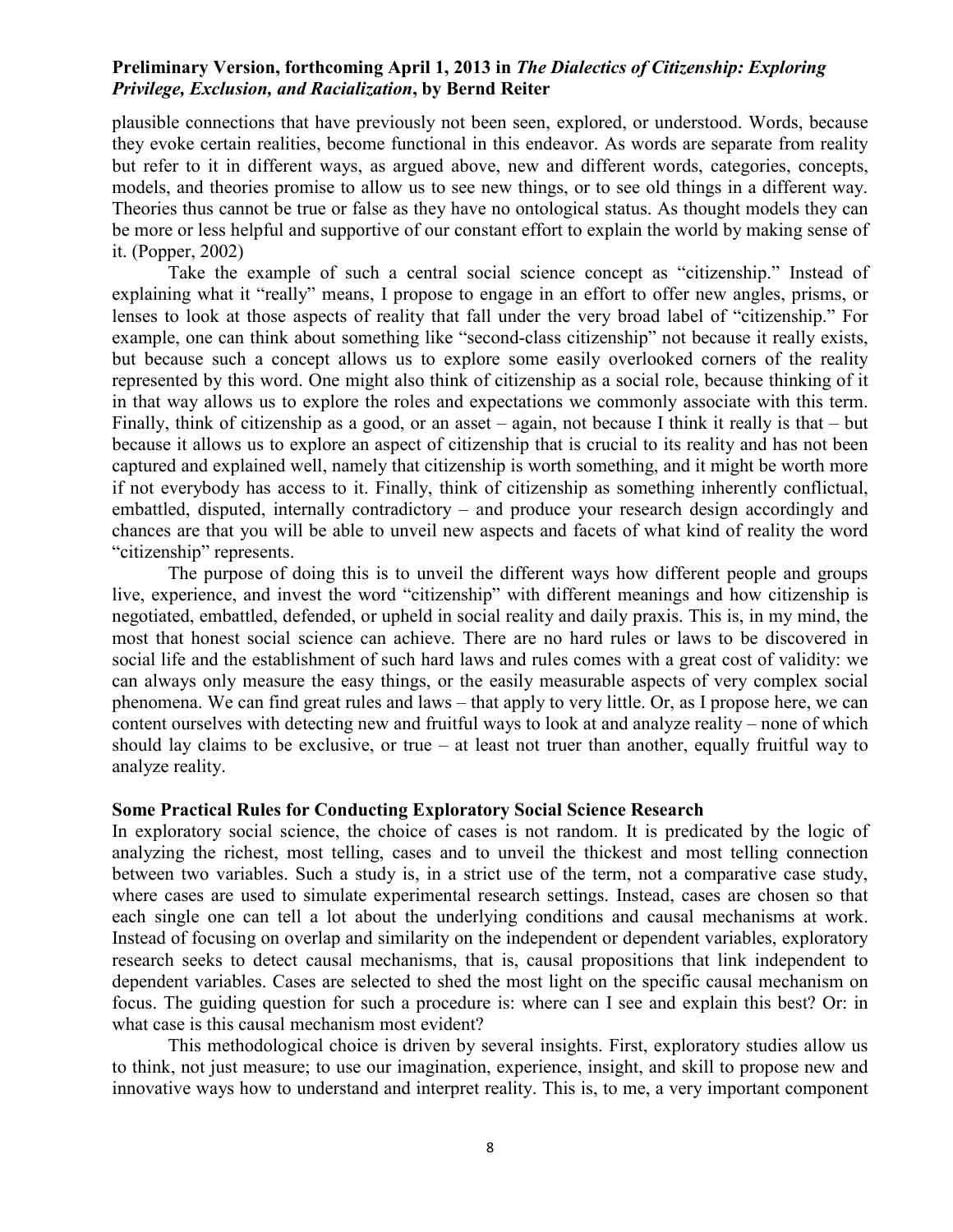of being a social scientist. The best scientists we had were not the bureaucratic-minded number crunchers that now dominate some of our disciplines. Especially in the social sciences, the best of us have been able to infuse and enrich their work with their life experiences, travels, and innovative ideas. Think of Alexis de Tocqueville as maybe the prime example of a thoughtful and insightful analyst, who proposed new and innovative ways of thinking about democracy after traveling for almost one year in North America with his friend Gustave de Beaumont. Or think of Karl Marx, whose proposal to think about the unfolding of history in terms of economic power and asset ownership has influenced the thoughts and actions of millions. Exploratory social science has by far been more influential than confirmatory social science. It has given ideas, inspired, helped understand reality in new ways and shed light on previously not understood phenomena. It provided new and innovative readings and interpretations of the world, or facets thereof, without being able to test and predicts the hypotheses it advanced.

Second, exploratory work can be done rigorously. Whenever this is achieved, it promises to achieve a degree of validity that is beyond the wildest dream of any confirmatory research, especially one relying on quantitative methods. To be rigorous, exploratory work needs to be honest and transparent. It also demands a high level of self-reflexivity from the researcher. However, to be rigorous, exploratory work needs to take into consideration the findings about epistemology and perception that different philosophers have elaborated. We cannot approach reality theory-free. Our very perception, that is: what we perceive as meaningful and how we perceive it, is influenced, indeed determined, by what we already know – our preconceived ideas about the world. If we do not know what a *Cuacucu* is, we will never see one, never recognize one – even if it passes right in front of us. Without the idea of a Cuacuco, the sensorial information of a Cuacuco is nothing but white noise to us. However, once we know, we will perceive the passing Cuacucu, see it, because we can now make sense of this sensorial information, put it in the category "fish" and recognize it as such. To perceive the world, in other words, we must rely on previously established ideas and theories.

A purely exploratory perception of the world is thus impossible, as we cannot free ourselves from our preconceived ideas, notions, categories, explanatory models, and theories. The only option we have, as observers and explainers of reality, is to explicate our theoretical frameworks and take them into consideration. This means that we need to be aware of our own "situatedness" as researchers (Haraway, 1988) and we need to always initiate our inquiries from an already formulated theory. Popper (2002) holds that epistemology must only concern itself with examining the logical consequence and coherence of new ideas, not where they come from, which is the task of psychology. Placing something outside of the real of legitimate reflection does not solve the problem; it simply avoids it. His own theory of perception and anticipation, called the "Searchlight Theory," (Popper, 1974) nevertheless offers an explanation on just how new ideas are conceived, namely through the comparison of new sensorial information with already available knowledge which leads us to anticipate according to past knowledge in a movement of problem-solving trial and error.

No matter how this epistemological problem is solved, the debate about it makes clear that we have an innate tendency to anticipate, based on the limited information we have to our disposal. Under conditions of a lack of a secure and validated paradigm that would allow us to deduce research questions and programs, we must instead embrace our tendency to anticipate and formulate clear and testable, that is: falsifiable, hypotheses – instead of avoiding it. That way, we can put our own anticipations, which spring from our previous experiences and already accumulated knowledge, to a test. This process, if conducted honestly and transparently, allows us not only to accumulate knowledge about the world by dwelling on our already gained knowledge and experience – it also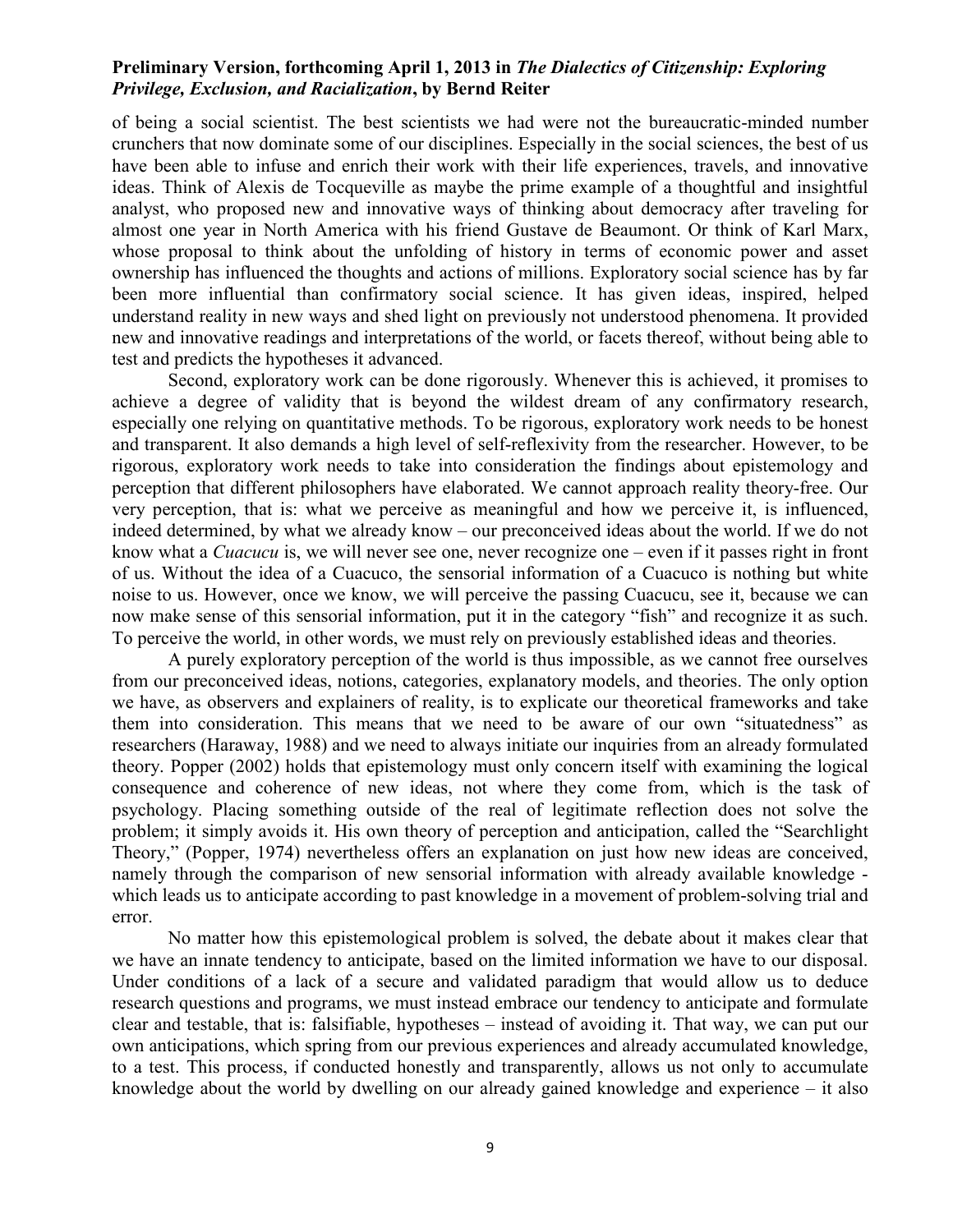makes a collaboration of scientists possible. If we reach our tentative extrapolations and explanations in a transparent way, we can evaluate them critically – and expose them to the critical evaluation of others. This is what science can achieve at its best. Reaching tentative explanations, gained from our previous work and experience also provides a much more plausible explanation for reaching new explanatory models than the Deus-Ex-Machina mechanisms that Popper (1974, 2002) proposes as a replacement of what he calls psychologism. We can indeed not explain the emergence of new explanatory models with reference to our own cognitive or psychological structures, as we cannot rule out the risk of cognitive solipsism. Structured, self-aware, critical, and transparent anticipation, however, is not only what we should do as scientists. It is also what we do as human beings: building on previous knowledge, gradually expanding it and proposing new explanations that are derived from our previous knowledge. The knowledge we can obtain in this way is indeed not 100 percent reliable, as we cannot truly count on a uniformly evolving of history. It is, instead, tentative and subject to critique, revision, and all sorts of methodological errors – but this is precisely what we are able to achieve. Claiming to achieve more reliable or more valid knowledge about human behavior and interaction actually achieves less.

What we can achieve, different from the natural sciences, is to discern, describe, and explain causal linkages and mechanisms that connect two or more relevant variables in significant ways. Once this is done, we can establish a *if… then…* relationship that describes a likely pattern or a probability of consequence, if certain conditions are met or already in place. It is this sort of limited, or better delimitated and structured anticipation, which makes explicit use of available theoretical models and explanations and then relies on the finding of supporting empirical evidence in order to avoid the pitfalls of an extreme skepticism, which promises to advance our insight and understanding of the social world. It has this potential because it allows us to see and understand social reality in different ways, and from different angles. If done cumulatively, social science can then contribute to a more complex and complete reading of social reality – and might even aspire to contribute to the very real process of conscientization that should be initiated in schools and continued systematically in universities.

The knowledge produced in such a way could also be of more utility to everyday life than the highly formalistic and extremely technical procedures activated to conduct confirmatory research today. Most of the techniques that produce and calculate probabilities of correlations are so sophisticated that they take up most of the space, physical as well as intellectual, of confirmatory research production and its debate. It is in this process of describing and explaining not reality, but methodology, that most social scientists end up losing most laypeople, as well as uninitiated specialists. Such proceedings would be justifiable if the findings about laws and regularities would really fall within the realm of the possible in the social sciences – but they do not. As explained above, social life is far too contingent and in flux to be captured by rules and regularities. Put simply: laws to not apply in the social world – and thus should not be sought for in the social sciences.

The consequence of all this simply is that exploratory, inductive research can achieve reliability when conducted in a structured, self-aware, transparent, and honest way, which translates into being aware, as a researcher, of one's situatedness, limitation, and biased outlook and by initiating any research project with an explicitly formulated theory, a clearly formulated hypothesis, a clear and well developed research design, and a methodology that best addresses the needs discerned in the research design. Proceeding in such a way allows for a clearly defined starting position in the process of knowledge building and gaining understanding and familiarity with a subject or problem. It also allows for a delimitation of the empirical field that is relevant to a given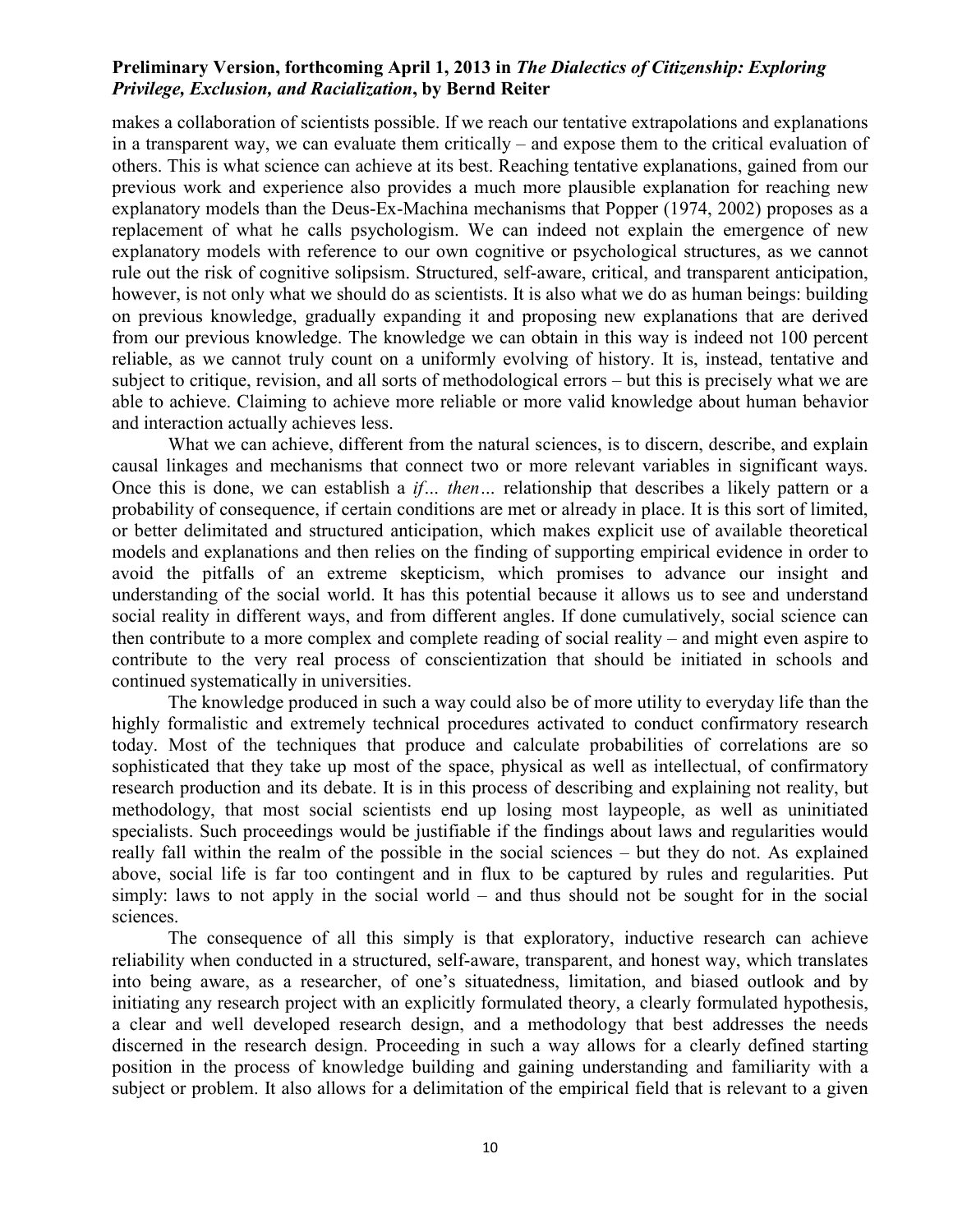research question – as purely exploratory research would otherwise be endless and lead into the traps of infinite regression.

Different from a purely deductive research design, such a proceeding also allows for a revision of the initial hypotheses and even for the reformulation of the research question – in a process of slowly and gradually making oneself familiar with all of the phenomena associated and related to the problem in question. This deductive – inductive research design thus starts by entering a hermeneutic cycle of creating understanding and expanding this understanding up to the point where all the phenomena related to a given problem and research question can be explained.

Induction thus becomes part of a deductively initiated research project and allows for a pressing forward of findings up to the point where the causal mechanism previously established through a theoretical framework is explained. In other words, the outer limits of how far such a research process should reach need to be established by a previously formulated theory and hypothesis, as otherwise this process would be endless.

The exploratory character of social science research refers to the very domain of what can be detected, described, and explained. Given that our naming, wording, categorizing, and hierarchizing of the world is intrinsically linked to our perception of the world, all we can aspire to as social science researchers is to offer new categories, models, and theories that allow us to analyze a specific phenomenon in a new and fruitful way. Instead of examining the substantive content of words and categories, our efforts should be geared towards holding interpretative models and reality apart and thus avoid the pitfalls of reification that lure at almost every corner of inquiry into a meaningfully structured social reality. If we did the structuring in the first place, we should not take our own categories as given, or invest them with an ontological status they have only acquired through our own action of naming. Instead we need to propose new, or newly composed, models that approach reality differently, in new and innovative ways and from different angles. As social reality constantly changes, this endeavor is endless, as someone else can describe and explain the same segment of reality I have described today differently tomorrow. However frustrating this might be – it is the only way to produce truly reliable knowledge about the social world, a world that is socially constructed and reproduced continuously by the same people that seek to explain it.

In a strict sense, exploratory research, just like confirmatory research, is thus only able to test the strength and plausibility of a causal link previously established by a theory or model – hence by the researcher. This makes any research self-referential. Instead of exploring the world, scientific inquiry in the social sciences only tests the validity, reliability, or to use less technical terms, robustness and strength, of previously established causal links, which are derived by theoretical models and hypotheses. This implies that any research project can only claim to examine one explanation at a time.

This should never mean that the given explanation is the only explanation possible. Reality is far too complex for such a claim. A scientific explanation rather provides one way to look at reality, one way to make sense of one particular segment, previously established, of reality. It necessary simplifies and it can never claim completeness, as social reality is in constant flux, thus creating new constellations that can be examined and explained differently, from different angles and by using different prisms. "Really" or "fully" explaining something is thus impossible. Exploratory research is over once the empirical reality referred to by a concept or theory is explained so that "it makes sense" to the researcher. Such an explanation is successful, if others find this individual sense-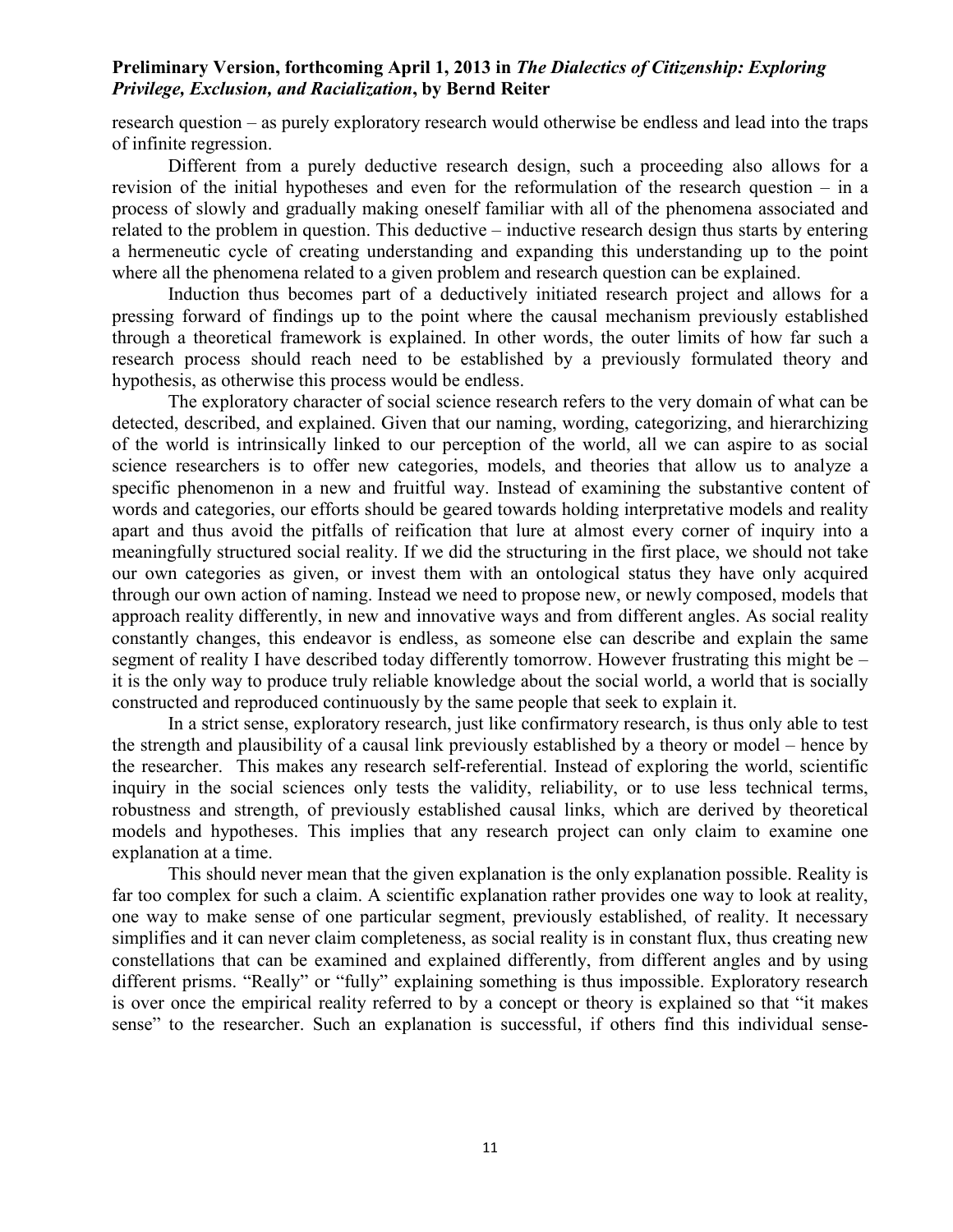making effort fruitful, helpful, or insightful, so that his or her sense-making overlaps with theirs.<sup>2</sup> The practical process of conducting exploratory research thus necessarily follows the pattern of the hermeneutic circle, as described by Hans Gadamer (1994). (Reiter, 2006)

## **The Emancipatory Potential of Exploratory Research**

l

Exploratory research has an inherently anti-authoritarian and anti-dogmatic trait, because in most cases, it does not require the mobilization, and payment, of a huge research apparatus the way that "systematic" research does. Systematic research, because of its claim to be systematic, in most cases requires much time, effort, and money, which is why most systematic research projects are conducted by scholars working at elite universities, who receive funding from highly selective, and highly disciplining, funding agencies, such as the NSF or the Social Science Research Council. The review processes involved in selecting research projects and publications almost never support "unsystematic" research, which in most cases translates into research not conducted within the established, quantitative confirmatory paradigms. Disciplined in such a way, it comes to no surprise that new findings are rarely produced. The stifling process of review by powerful and hegemonic mainstream institutions and "peers," if anything, narrows the array of what is possible and doable in the social science. They function as a disciplinary power par excellence. (Feyerabend, 2010) Indeed, as Paul Feyerabend has argued, [t]wentieth-century science has given up all philosophical pretensions and has become big business. It no longer threatens society; it is one of its most powerful supporters. Humanitarian considerations are at a minimum, and so is any form of progressiveness that goes beyond local improvements. Good payment, good relations with the boss and colleagues in their unit are the chief aims of these human ants who excel in the solution of tiny problems but who cannot make sense of anything transcending the domain of their competence." (Feyerabend, quoted in Motterlini, 1999:114)

 It should not be surprising that the most systematic research always seems to originate from Ivy League professors. The same researchers able to conduct expensive research projects are oftentimes also involved in the decision-making about who should receive funding for what sort of research, so that the whole enterprise runs the risk of becoming self-serving, narrowing down what research is.

Exploratory research, to the contrary, does not require the mobilization and payment of big research apparatuses. It can be conducted alone, oftentimes with nothing more than access to a library and a voice recorder. It often involves travel and knowledge of another language, thus demanding more intellectual preparation and courage from the researcher, yet less money and institutional support. As such, it offers interesting opportunities, especially for young researchers and graduate students, who otherwise have to rely on the disciplinary power of their senior colleagues. In

<sup>&</sup>lt;sup>2</sup> Hence, even in exploratory and inductive inquiry, Karl Popper's insights apply, namely that "[f]rom a new idea, put up tentatively, and not yet justified in any way – an anticipation, a hypothesis, a theoretical system, or what you will – conclusions are drawn by means of logical deduction. These conclusions are then compared with one another and with other relevant statements, so as to find what logical relations (such as equivalence, derivability, compatibility, or incompatibility) exist between them." (Popper, 2002: 9) Where exploratory research departs from Popper's approach is in his stark formulation of the impossibility of induction, which results from his expecting, or demanding, too much from the statements derived from induction. If, however, we depart from a place where certainty is not what we aim for and if we also admit that paradigms are not what we can reach in the social sciences, then induction becomes a disciplined and self-reflexive practice of using common sense, where we anticipate in transparent ways and then seek to assess the plausibility of the causal connections thus proposed by looking for empirical information that supports it.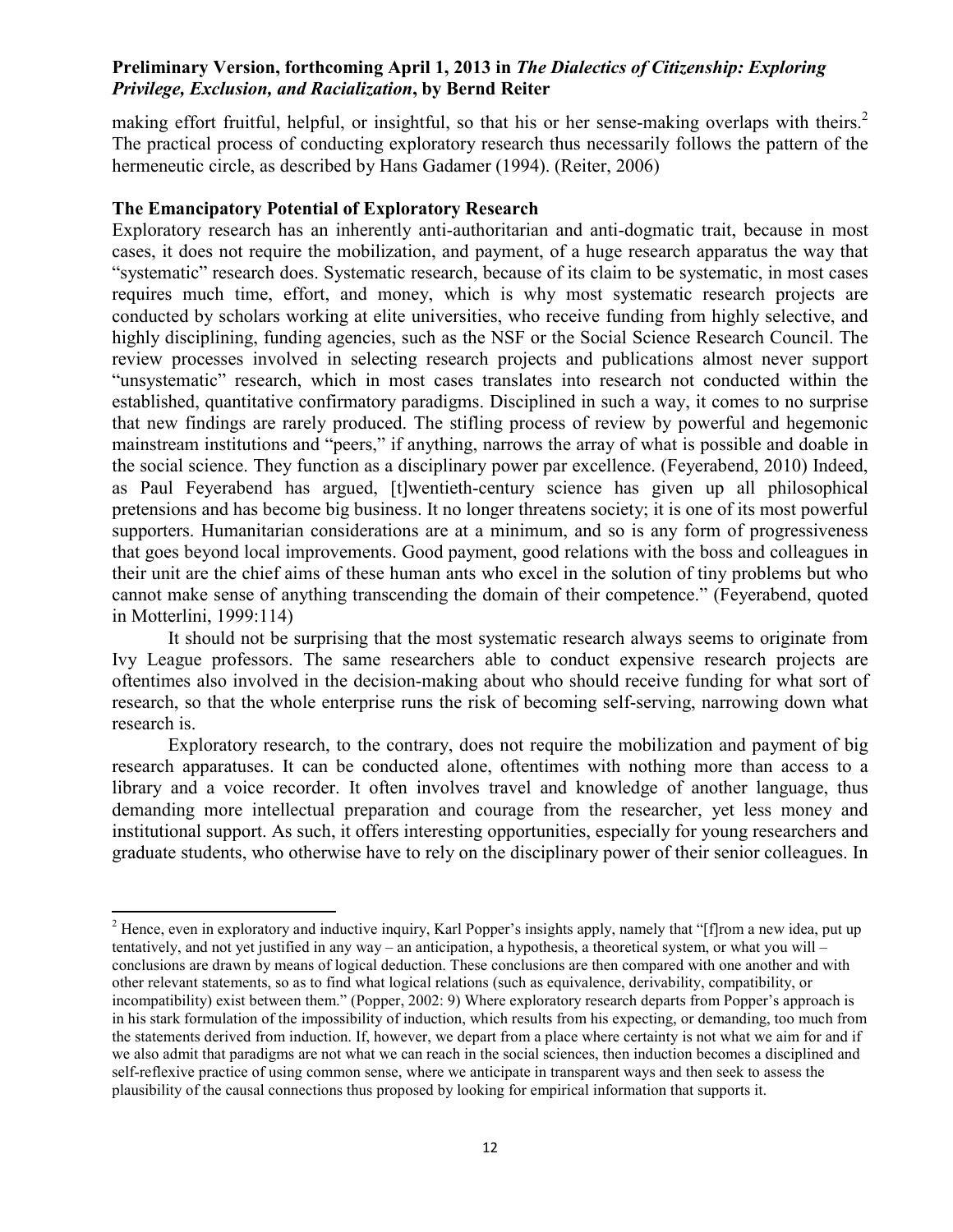short: exploratory research has emancipatory potential and promises to unveil new relations and causal mechanisms that escape the disciplinary scrutiny of the established research apparatus.

## **Dialectics**

l

A strong rationale for choosing an exploratory research design is that exploratory social science has the potential to be more insightful than confirmatory research by applying dialectical thinking. Dialectics, explains Theodor W. Adorno (1973), means "to achieve something positive by means of negation." (Adorno 1973:XIX) The systematic treatment of dialects goes back to Georg Wilhelm Friedrich Hegel and his *Phenomenology of the Spirit*, first published in Germany as part one of his *System of Science* in 1807. Hegelian dialectics has three components, namely circularity, where all existence is constituted by its own negation, thus forming a whole only through this circle; the contradiction and its resolve (Aufhebung); and idealism. (Sarlemijn 1971:4) In 1841, the young Karl Marx famously "put Hegel back on his feet" by stripping him from its idealistic component, and proposing a dialectic materialism instead. (Marx, Karl. 1971 [1841/42]: 28) It is this version of dialectics that inspired the critical theorists of the Frankfurt School, especially T.W. Adorno, Max Horkheimer, and Herbert Marcuse. Instead of Hegel's ontological dialectics, what interests exploratory social scientists today is the analytical methodology that emerges alongside its ontological counterpart.<sup>3</sup>

According to Marcuse (1960), "the power of negative thinking is the driving power of dialectical thought, used as a tool for analyzing the world of facts in terms of its internal inadequacy. (…) 'Inadequacy' implies a value judgment. Dialectical thought invalidates the a priori opposition of value and fact by understanding all facts as stages of a single process – a process in which subject and object are so joined that truth can be determined only within the subject-object totality. All facts embody the knower as well as the doer; they thus 'contain' subjectivity in their very structure." (Marcuse, 1960: VIII )

 In other words: there can be no objective or neutral social science, because the researcher is always and automatically involved and implicated with the object and the subjects of his or her inquiry. Dialectical thinking, i.e. thinking about inherent contradictions and understanding progress not as a linear process but a gradual unfolding of oppositional forces provides a fruitful way to conduct social science, even more so if and when social scientists accept that they themselves are part of history's unfolding and deeply involved in the reproduction of the knowledge they seek to analyze, which is what Marcuse suggest in the quote above. A prime example of such thinking is provided by Karl Marx and Friedrich Engels (1848), in their attempt to describe and explain the revolutionary power of markets in the *Communist Manifesto*, as well as by Adorno's and Horkheimer's (1944) *Dialectic of Enlightenment*. Both books, despite their shortcomings in terms of producing adequate predictions about the future, still stand as powerful diagnoses of our times. The depths of their insight have secured these documents a place in history. Consider, for example, this passage from the *Dialectic of Enlightenment*:

In the enlightened world, mythology has entered into the profane. In its blank purity, the reality which as been cleansed of demons and their conceptual descendants assumes the numinous character which the ancient world attributed to demons. Under the title of brute facts, the social injustice from which they proceed is now as assuredly sacred a preserve as

 $3$  Understanding and explaining the ontological ramifications of dialectics exceeds not only the space available, but also my training as a political scientist.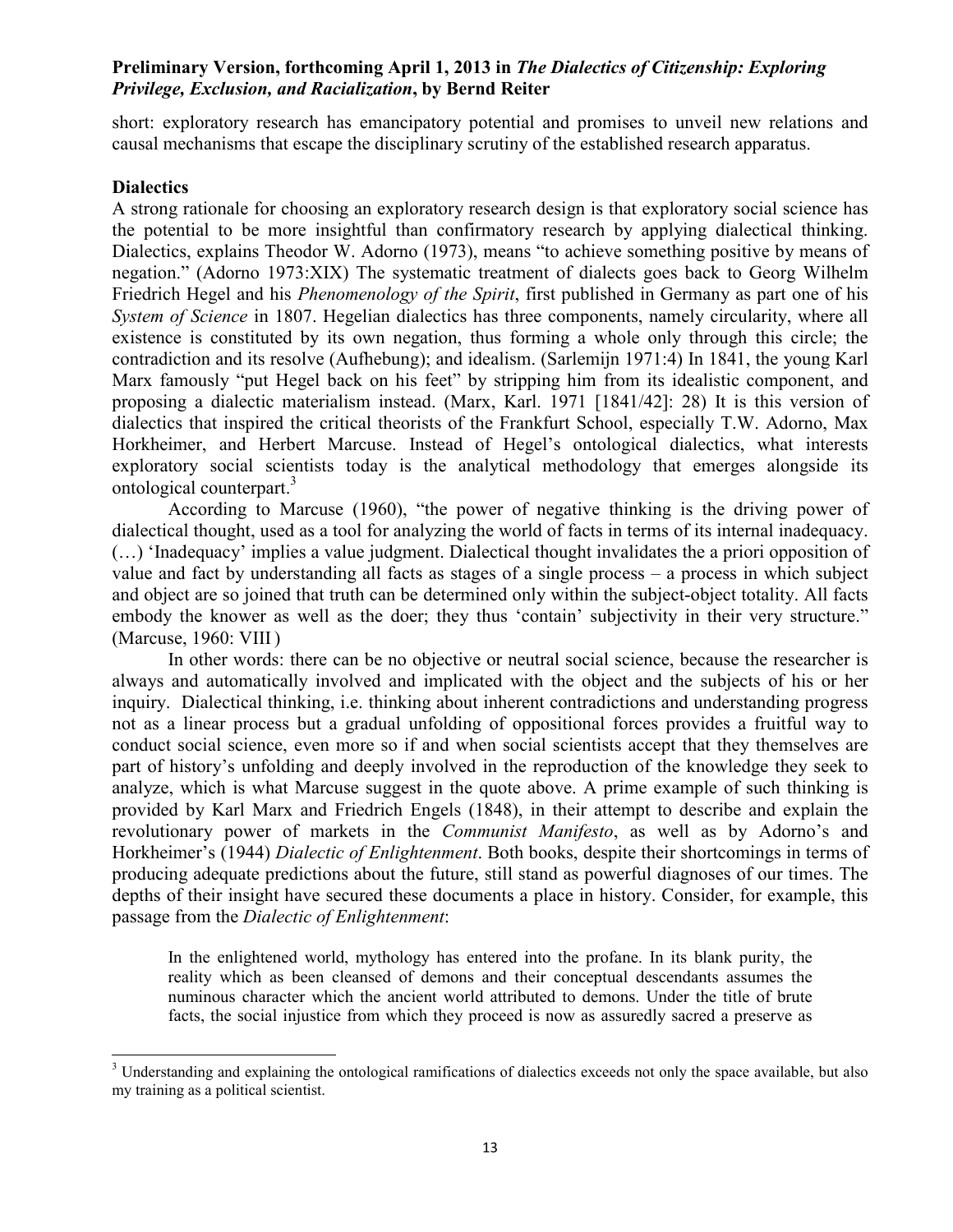the medicine man was sacrosanct by reason of the protection of his gods. It is not merely that domination is paid for by the alienation of men from the objects dominated: with the objectification of spirit, the very relations of men – even those of the individual to himself – were bewitched. The individual is reduced to the nodal point of the conventional responses and modes of operation expected of him. Animism spiritualized the object, whereas industrialism objectifies the spirits of men. Automatically, the economic apparatus, even before total planning, equips commodities with the values which decide human behavior. (Horkheimer and Adorno, 1997:28)

Horkheimer and Adorno detect in the project of de-mystifying the world, which they trace back to ancient Greece and term "enlightenment," the very seeds of its reversal into an even worse state of affairs, where individuality succumbs to mass society and human desires and actions blindly follow the dictates of empty consumerism. Thus the project of rationalization turns into irrationality and freedom from the powerful grip of nature and vengeful deities, which restricted the lives during antiquity, is substituted by an even worse unfreedom: that of the market and the fetishism of products we seem compelled to buy, knowing that they will not bring us happiness or peace of mind.

As this example demonstrates, dialectical thinking aims at exploring the internal contradictions of phenomena. In seeking to do this, one can follow Herbert Marcuse's (1955) prescription, namely that "any particular form can be determined only by the totality of the antagonistic relations in which form this relations exists." (Marcuse 1955:26)

In a slight variation to the initial dialectical tradition, which is still burdened by Hegel's legacy in that it suggests history itself unfolds dialectically, exploratory research uses dialects as an analytical tool and way to look at reality. It does not claim that history itself unfolds dialectically, but that thinking about and analyzing history through the prism of dialectics allows for new insights and angles of observation. When thinking about citizenship, for example, dialectical thinking leads one to look for inherent contradictions and negations that together fall under the label "citizenship" and the reality for which this label stands. Thinking about citizenship in terms of its internal or inherent contradictions thus promises to produce fruitful ways of analysis, allowing for deeper insight and understanding. Such a dialectical thinking about citizenship allows us to go beyond the very common simplistic dualistic models that dominate the social sciences. Instead of focusing on dualisms and discrete phenomena, dialects point our gaze towards processes and those connecting elements that link different phenomena, which translates into a search for internal, and maybe inherent, dynamisms, contradictions, and different forces pulling into different directions.

Hence, by approaching reality dialectically, one can analyze a reality of connectedness, entanglements, and mutual continuations, which allows for a depiction of reality as one where privilege and access are constantly negotiated and fought over. The resulting depiction of reality promises to be much richer and more telling than those strangled by dualistic lenses, as such supreme examples as Thomas Holt's *The Problem of Freedom* (1992), or Gary Wilder's *The French Imperial Nation State* (2005), to name but two, can amply attest to.

#### **The Problem of the Research Domain**

A final, procedural, word about the research domain and the unit of analysis of this endeavor is called for, given the differences, maybe even contradictions, between every-day knowledge and language and academic lifeworlds, with their specific and technical language and methodologies.

 In exploratory research design, cases are selected to demonstrate a high level of clarity when it comes to the unveiling of connecting mechanisms and links. They should convey a richness and saturation of empirical information that allows for a clear depiction of how something comes about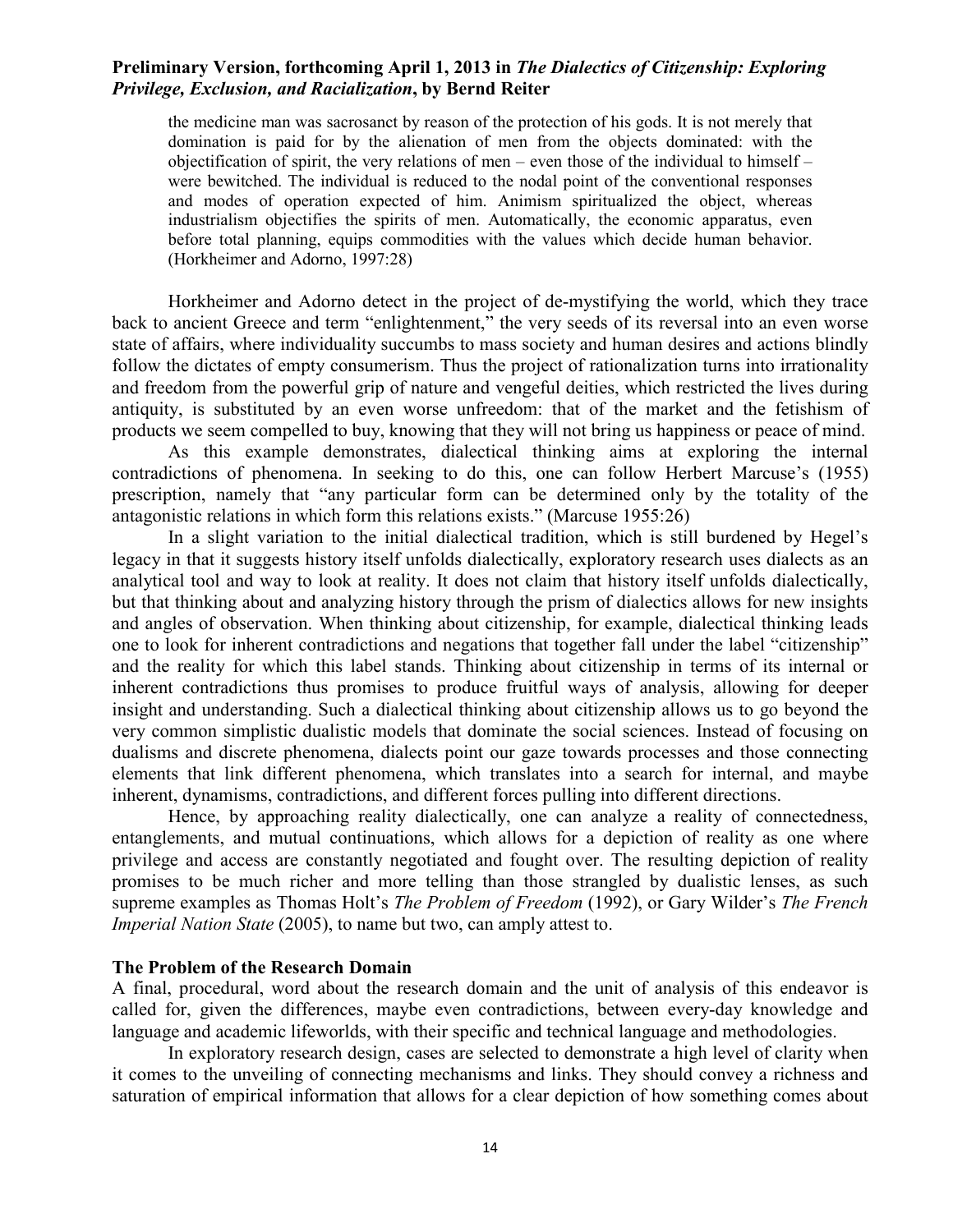and why. The implications of assuming such a position from the very start are many, and I shall pinpoint some of the more common and consequential.

 When conducting social science under the awareness that the ordering of realty is as much a product of our own minds as a result of the reality "out there," then exploratory cases should be selected because they offer analytical richness, not because of their historical specificity. The aim of exploratory research is to establish plausibility among different variables, previously defined by the researcher - not to add to the factual, historical knowledge of the cases discussed to this purpose, if such a thing were possible. Exploratory research is thus firmly committed to a constructivist view of reality. The outcome of a successful exploratory research project is to propose a new, insightful, fruitful, and plausible way to think about and explain reality – not to detect new material facts.

 Furthermore, exploratory research is by its very nature inter-disciplinary, and should freely borough from the different social sciences. It is precisely by adopting, comparing, and trying out a linguistic, ethnographic, anthropological, geographical, sociological, economical, or political science gaze that new insight can emerge and rich exploration can occur.

## **Conclusion: Exploratory, Deductive-Inductive, and Dialectic**

In this article, I have sought to argue and demonstrate that reliable inductive, exploratory, dialectic research can be achieved if conducted in the structured, transparent, and honest way described above. If successful, the findings and insights produced in such a way can help shed new light on phenomena that have already been explained partially and in different ways. Furthermore, if successful, exploratory research can help to conscientize those that read it by unveiling previously unthought-of of connections and causal mechanisms. Given that the procedural apparatus able to generate the findings presented here is not a sophisticated computer program or a mathematical model operating at high levels of abstraction, exploratory research also addressed non-specialists and non-academics, offering to them the same sort of knowledge produced from reflexive, self-critical, transparent, and dialectical research. There are no secrets or complicated procedures that require years of initiation. Instead there is engaged dedication to the phenomenon under scrutiny and prolonged, systematic inquiry, paired with reflection, comparison of different cases, formulation of tentative explanations, revisions, dialogue, and finally, the formulation of new and hopefully fruitful ways to look at the reality represented by such words as "citizenship," "democracy," and the like.

#### **Literature Used**

Adorno, Theodor W. 1973. *Negative Dialectics*. New York: Seabury Press

- Alexander, George and Andrew Bennett. 2005. *Case Studies and Theory Development*. Cambridge: MIT Press
- Bhaskar, Roy. 2008. *A Realist Theory of Science*. New York: Verso
- Berger, Peter and Thomas Luckmann. 1966: *The Social Construction of Reality*. New York: Doubleday
- Bourdieu, Pierre. 1987. *Distinction: A Social Critique of the Judgment of Taste*. Cambridge: Harvard University Press
- Bowen, William and Derek Bok. 2000. *The Shape of the River*. Princeton: Princeton University Press
- Brady, Henry and David Collier (eds.). 2004. *Rethinking Social Inquiry*. Lanham: Roman and Littlefield
- Bryant, Anthony and Kathy Charmaz (ed). 2007. *The Sage Handbook of Grounded Theory*. Beverly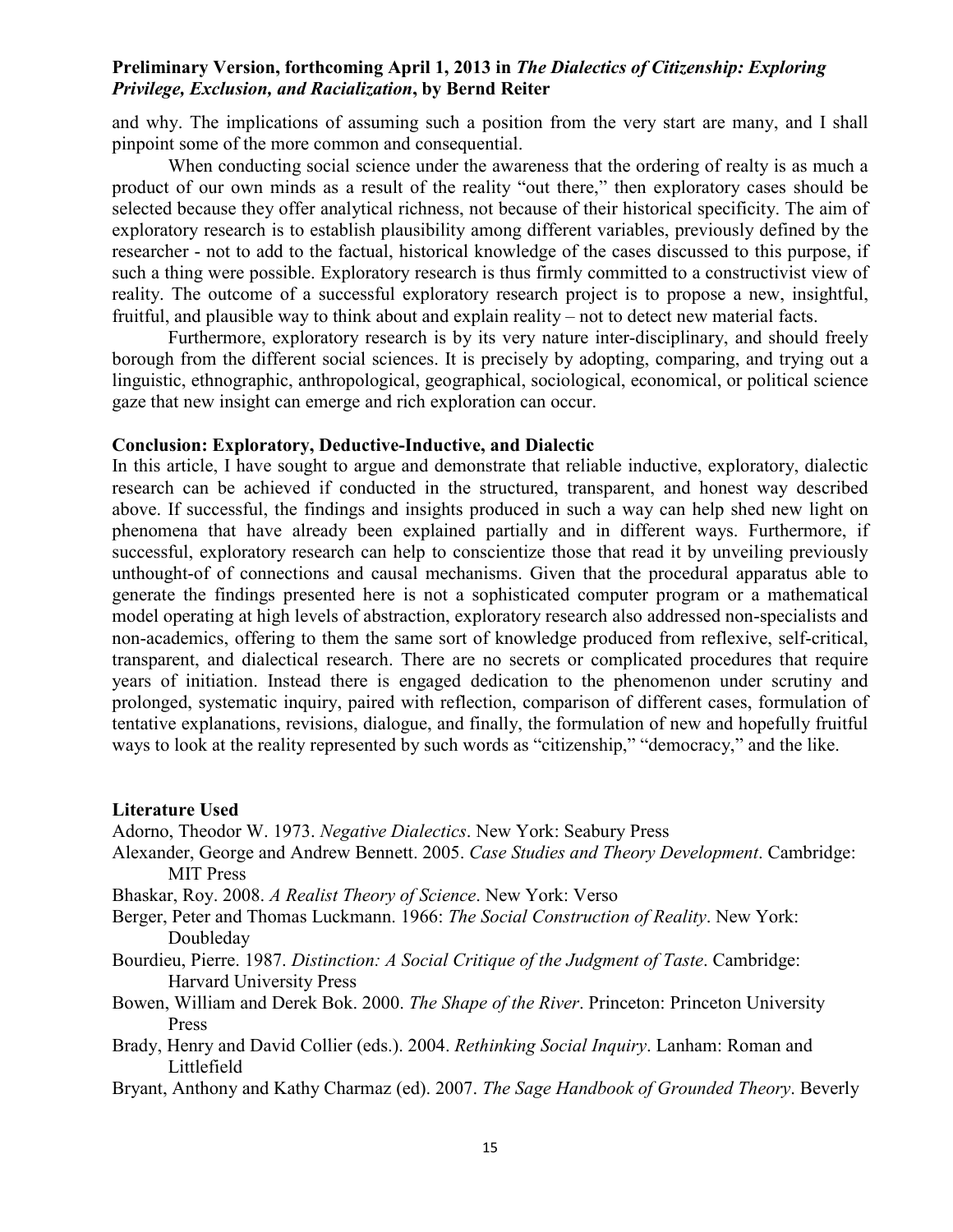Hills: Sage Publications Feyerabend, Paul. 2010. *Against Method*. New York: Verso Freire, Paulo. 1993. *Pedagogy of the Oppressed*. New York: Continuum Gadamer, Hans Georg. 1994. *Truth and Method*. London: Sheed and Ward Garfinkel, Harold. 1967. *Studies in Ethnomethodology*. Upper Saddle River: Prentice Hall Gellner, Ernest. 1968. *Words and Things*. New York: Penguin Books George, Alexander and Andrew Bennett. 2005. *Case Studies and Theory Development*. Cambridge: MIT Press Gerring, John. 2001. *Social Science Methodology*. New York: Cambridge University Press \_\_\_\_. 2007. *Case Study Research: Principles and Practices*. New York: Cambridge University Press Habermas, Jürgen.1988. *On the Logic of Social Sciences*. Cambridge: MIT Press Haraway, Donna. 1988. "Situated Knowledges: The Science Question in Feminism and the Privilege of Partial Perspective." *Feminist Studies*, Vol. 14. N. 3 (Autumn 1988): 575-599 Harding, Sandra. 1991*. Whose Science ? Whose Knowledge ?* Ithaca : Cornell University Press Hark, Michel ter. 2003. "Searching for the Searchlight Theory: From Karl Popper to Otto Selz." *Journal of the History of Ideas*, Vol. 64, No. 3. (Jul., 2003), pp. 465-487 Hegel, Georg Wilhem Friedrich. 1979. *Phenomenology of Spirit*. New York: Oxford University Press Hempel, Carl. 1966. *Philosophy of Natural Science*. New Jersey: Prentice Hall Holston, James. 2008. *Insurgent Citizenship*. Princeton: Princeton University Press Holt, Thomas C. 1992. *The Problem of Freedom*. Baltimore: Johns Hopkins University Press Horkheimer, Max and Theodor W. Adorno. 1997. *Dialectic of Enlightenment*. London: Verso Kohli, Atul. 2004. *State-Directed Development*. New York: Cambridge University Press Kuhn, Thomas. 1996. *The Structure of Scientific Revolutions*. Chicago: University of Chicago Press Latour, Bruno, Steve Woolgar, and Jonas Salk. 1986. *Laboratory Life*. Princeton: Princeton University Press

- Little, Daniel. 1998. *Microfoundations, Methods, and Causation*. New Brunswick: Transaction Publishers
- Luhmann, Niklas. 1996. *Social Systems*. Stanford: Stanford University Press
- Mahoney, James and Dietrich Rueschemeyer. 2003. *Comparative Historical Analysis in the Social Sciences*. New York: Cambridge University Press
- Marcuse, Herbert 1960. *Reason and Revolution*. Boston: Beacon Press \_\_\_\_. 1955. *Reason and Revolution*. New York: Humanities Press
- Marx, Karl. 1971 [1841/42]. "Kritik der Hegelschen Staatsphilosophie," in: *Die Fruehschriften*. Stuttgart: Alfred Kroener Verlag, pages 20-149
- Marx, Karl and Friedrich Engels. 1998 [1848]. *The Communist Manifesto*. London: Verso

Matta, Roberto da. 1987. "The Quest for Citizenship in a Relational Universe," in: Wirth, John, Edson de Oliveira Nunes, and Thomas Bogenschild (eds.). 1987. *State and Society in Brazil*. Boulder: Westview Press, pages 307-335

- Motterlini, Matteo (ed).1999. *For and Against Method*. Chicago: University of Chicago Press
- Musgrave, Alan. 1993. *Common Sense, Science, and Scepticism*. New York: Cambridge University Press
- Pocock, J.G.A. 1973. "Verbalizing a Political Act: Towards a Politics of Speech." *Political Theory*. Vol.1. No.1. (Feb. 1973):27-45
- Popper, Karl. 2002. *The Logic of Scientific Inquiry*. London: Routledge